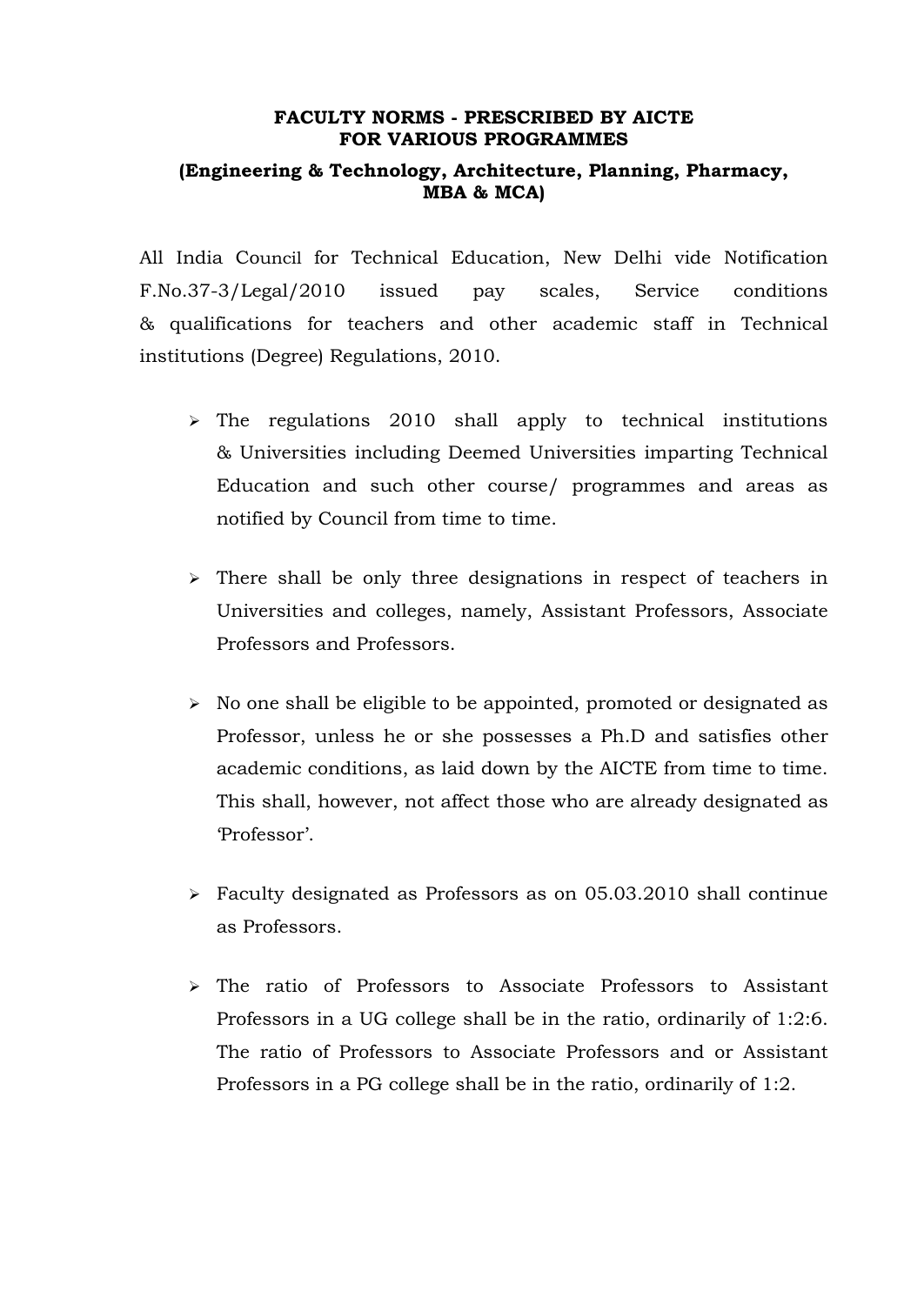#### **A. FACULTY NORMS - PRESCRIBED BY AICTE**

#### **BE./B.Tech.**

Faculty required 1:15 (Teacher: student ratio)

Cadre ratio 1:2:6 (Professor: Associate Professor : Assistant Professor)

| Programme                      | Cadre                  | Qualification                                                                                                                                                                                                                       | <b>Experience</b>                                                                                                                                                                                                                                                                                                                                                                                                                                                                                                                                                                                                                                                                                                                                                                                                                                                                                                            |
|--------------------------------|------------------------|-------------------------------------------------------------------------------------------------------------------------------------------------------------------------------------------------------------------------------------|------------------------------------------------------------------------------------------------------------------------------------------------------------------------------------------------------------------------------------------------------------------------------------------------------------------------------------------------------------------------------------------------------------------------------------------------------------------------------------------------------------------------------------------------------------------------------------------------------------------------------------------------------------------------------------------------------------------------------------------------------------------------------------------------------------------------------------------------------------------------------------------------------------------------------|
| Engineering<br>&<br>Technology | Assistant<br>Professor | $BE/B$ . Tech & ME/<br>M.Tech in relevant<br>branch with 1st class or<br>equivalent either in<br>$BE/B$ . Tech or<br>ME/M.Tech.                                                                                                     |                                                                                                                                                                                                                                                                                                                                                                                                                                                                                                                                                                                                                                                                                                                                                                                                                                                                                                                              |
|                                | Associate<br>Professor | Qualifications as above<br>that is for the post of<br>Assistant Professor, as<br>applicable and PhD or<br>equivalent, in<br>appropriate discipline.<br>Post PhD publications<br>and guiding PhD<br>students is highly<br>desirable. | Minimum of 5 years experience in<br>teaching / research /industry of<br>which 2 years post PhD experience<br>is desirable.<br>of<br>Architecture,<br>In<br>case<br>Professional Practice of 5 years as<br>certified<br>the<br>Council<br>by<br>of<br>Architecture<br>shall<br>also<br>be<br>considered valid.                                                                                                                                                                                                                                                                                                                                                                                                                                                                                                                                                                                                                |
|                                | Professor              | Qualifications as above<br>that is for the post of<br>Associate Professor,<br>applicable.<br>Post PhD publications<br>and guiding PhD<br>students is highly<br>desirable.                                                           | Minimum of 10 years teaching/<br>research /industrial experience of<br>which at least 5 years should be at<br>the level of Associate professor. or<br>Minimum of 13 years experience<br>in teaching and / or Research and<br>/or Industry.<br>In case of research experience,<br>good academic record and books/<br>research paper publications /IPR/<br>patents record shall be required as<br>deemed fit by the expert members<br>of the selection committee.<br>If the experience in industry is<br>considered, the same shall be at<br>managerial level equivalent<br>to<br>Associate Professor with active<br>participation record in devising/<br>designing, planning,<br>executing,<br>analyzing, quality control,<br>innovating,<br>training,<br>technical<br>books/<br>research<br>paper<br>publications / IPR/ patents, etc.,<br>deemed fit by the expert<br>as<br>of<br>the<br>Selection<br>members<br>committee. |

# **ME./M.Tech**

Faculty required 1:12 (Teacher : student ratio)

Cadre ratio 1:2 (Professor: Associate / Assistant Professor)

Qualifications as prescribed above

**Note**: Sanctioned students intake shall be considered for all (4) years in respect of UG and (2) years in respect of PG programmes for calculating Teacher: Student ratio.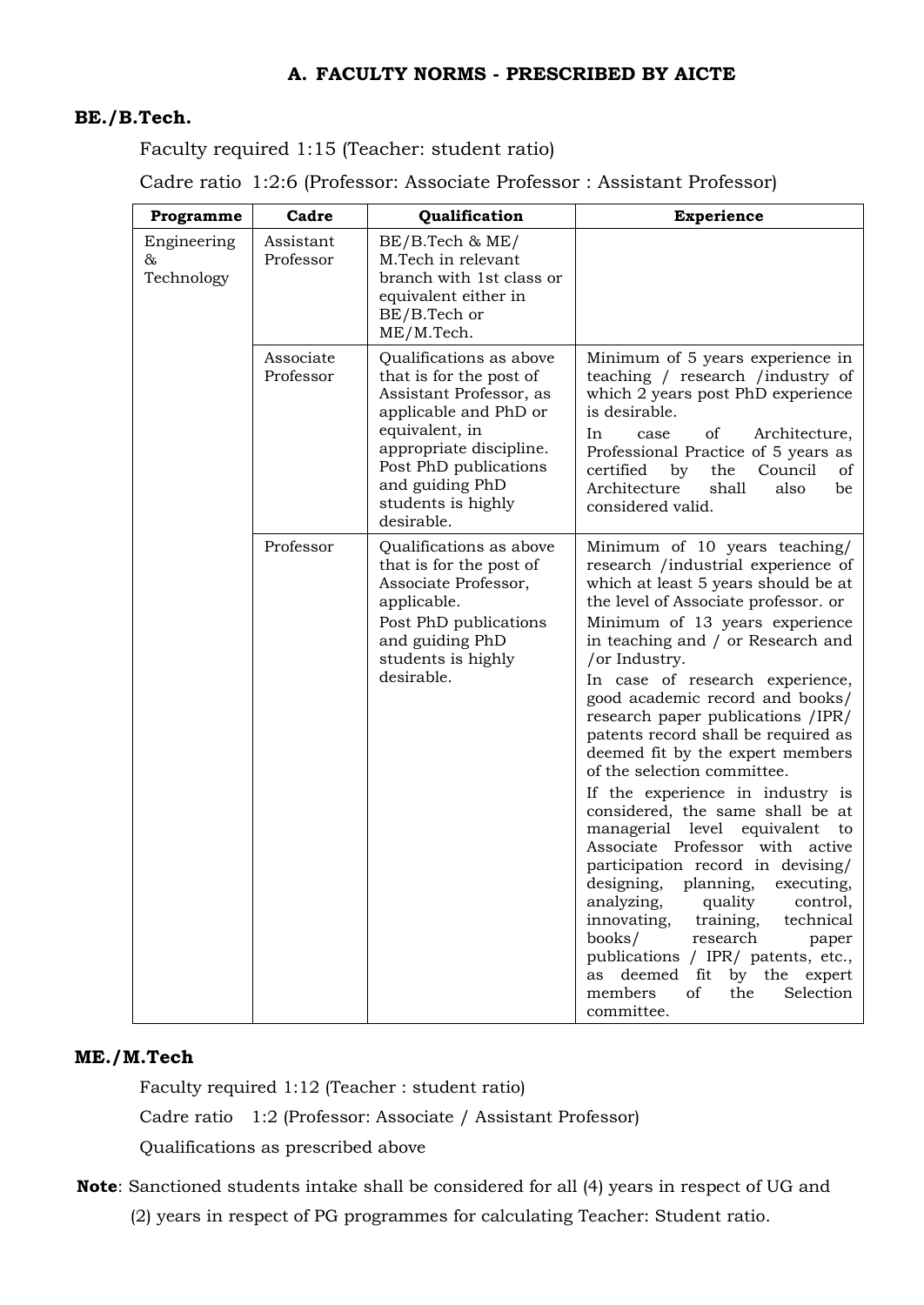### **B. Architecture**

Faculty required 1:10 (Teacher: student ratio)

| Cadre ratio 1:2:6 (Professor: Associate Professor: Assistant Professor) |  |  |  |  |  |
|-------------------------------------------------------------------------|--|--|--|--|--|
|-------------------------------------------------------------------------|--|--|--|--|--|

| Programme                 | Cadre                  | Qualification                                                                                                                                                                                                                             | <b>Experience</b>                                                                                                                                                                                                                                                                                                                                                                                                                                                                                                                                                                                                                                                                                                                                                                                                                                                                                                                                                                                                                                                                         |
|---------------------------|------------------------|-------------------------------------------------------------------------------------------------------------------------------------------------------------------------------------------------------------------------------------------|-------------------------------------------------------------------------------------------------------------------------------------------------------------------------------------------------------------------------------------------------------------------------------------------------------------------------------------------------------------------------------------------------------------------------------------------------------------------------------------------------------------------------------------------------------------------------------------------------------------------------------------------------------------------------------------------------------------------------------------------------------------------------------------------------------------------------------------------------------------------------------------------------------------------------------------------------------------------------------------------------------------------------------------------------------------------------------------------|
| <b>B.</b><br>Architecture | Assistant<br>Professor | Bachelors and<br>Masters Degree in<br>Architecture with<br>First Class or<br>equivalent either in<br>Bachelors or<br>Masters Degree                                                                                                       |                                                                                                                                                                                                                                                                                                                                                                                                                                                                                                                                                                                                                                                                                                                                                                                                                                                                                                                                                                                                                                                                                           |
|                           | Associate<br>Professor | Qualifications as<br>above that is for the<br>post of Assistant<br>Professor, as<br>applicable and PhD<br>or equivalent, in<br>appropriate<br>discipline. Post PhD<br>publications and<br>guiding PhD<br>students is highly<br>desirable. | Minimum of 5 years experience in<br>teaching / research /industry of which<br>years post PhD experience is<br>2.<br>desirable.<br>In case of Architecture, Professional<br>Practice of 5 years as certified by the<br>Council of Architecture shall also be<br>considered valid.                                                                                                                                                                                                                                                                                                                                                                                                                                                                                                                                                                                                                                                                                                                                                                                                          |
|                           | Professor              | Qualifications as<br>above that is for the<br>post of Associate<br>Professor,<br>applicable.<br>Post PhD<br>publications and<br>guiding PhD<br>students is highly<br>desirable.                                                           | Minimum<br>of<br>10<br>teaching/<br>years<br>research /industrial<br>experience<br>of<br>which at least 5 years should be at the<br>level of Associate professor. or<br>Minimum of 13 years experience in<br>teaching and / or Research and /or<br>Industry.<br>In case of research experience, good<br>academic record and books/ research<br>paper publications /IPR/<br>patents<br>record shall be required as deemed fit<br>by the expert members of the selection<br>committee.<br>the experience in<br>Ιf<br>industry<br>1S<br>considered, the same<br>shall be<br>at<br>managerial level equivalent to Associate<br>Professor with active<br>participation<br>devising/<br>record<br>in<br>designing,<br>planning, executing, analyzing, quality<br>control, innovating, training, technical<br>books/ research paper publications<br>/IPR/patents, etc., as deemed fit by the<br>expert members of the Selection<br>committee.<br>In case of Architecture, Professional<br>Practice of 10 years as certified by the<br>Council of Architecture shall also be<br>considered valid. |

#### **M. Architecture**

Faculty required 1:10 (Teacher: student ratio) Cadre ratio 1:2 (Professor: Associate / Assistant Professor) Qualifications as prescribed above

**Note**: Sanctioned students intake shall be considered for all (5) years in respect of UG and (2) years in respect of PG programmes for calculating Teacher: Student ratio.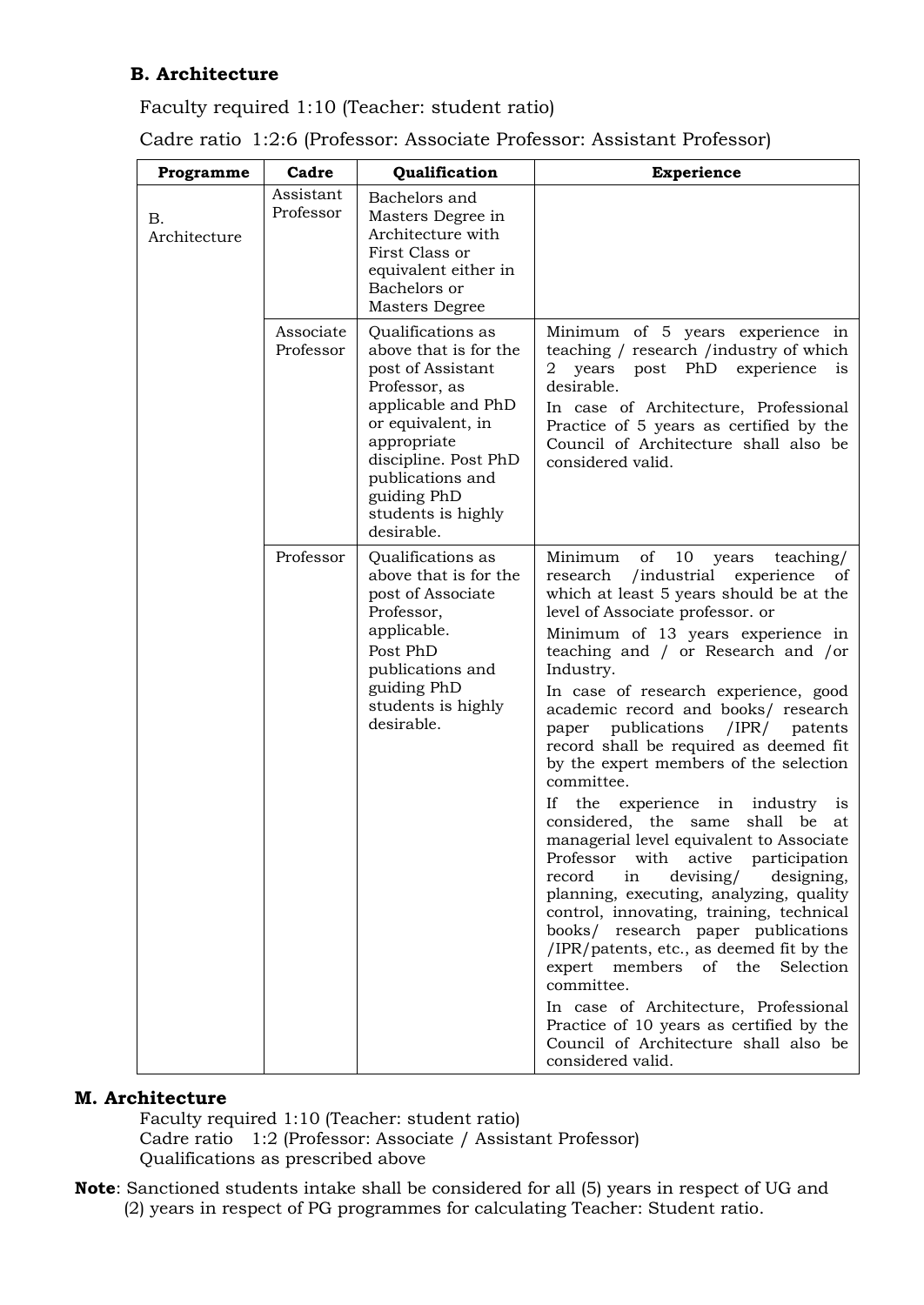#### **Town Planning**

Faculty required 1:10 (Teacher: student ratio)

Cadre ratio 1:2:6 (Professor: Associate Professor: Assistant Professor)

| Programme        | Cadre                  | Qualification                                                                                                                                                                                                                          | <b>Experience</b>                                                                                                                                                                                                                                                                                                                                                                                                                                                                                                                                                                                                                                                                                                                                                                                                                                                                                                                                                                                                                                                                                        |
|------------------|------------------------|----------------------------------------------------------------------------------------------------------------------------------------------------------------------------------------------------------------------------------------|----------------------------------------------------------------------------------------------------------------------------------------------------------------------------------------------------------------------------------------------------------------------------------------------------------------------------------------------------------------------------------------------------------------------------------------------------------------------------------------------------------------------------------------------------------------------------------------------------------------------------------------------------------------------------------------------------------------------------------------------------------------------------------------------------------------------------------------------------------------------------------------------------------------------------------------------------------------------------------------------------------------------------------------------------------------------------------------------------------|
| Town<br>Planning | Assistant<br>Professor | <b>Bachelors and Masters</b><br>Degree in Town<br>Planning with First<br>Class or equivalent<br>either in Bachelors or<br>Masters Degree                                                                                               |                                                                                                                                                                                                                                                                                                                                                                                                                                                                                                                                                                                                                                                                                                                                                                                                                                                                                                                                                                                                                                                                                                          |
|                  | Associate<br>Professor | Qualifications as<br>above that is for the<br>post of Assistant<br>Professor, as<br>applicable and PhD or<br>equivalent, in<br>appropriate discipline.<br>Post PhD publications<br>and guiding PhD<br>students is highly<br>desirable. | Minimum of 5 years experience in<br>teaching / research /industry of<br>which 2 years post PhD experience is<br>desirable.<br>In case of Architecture, Professional<br>Practice of 5 years as certified by the<br>Council of Architecture shall also be<br>considered valid.                                                                                                                                                                                                                                                                                                                                                                                                                                                                                                                                                                                                                                                                                                                                                                                                                             |
|                  | Professor              | Qualifications as<br>above that is for the<br>post of Associate<br>Professor, applicable.<br>Post PhD publications<br>and guiding PhD<br>students is highly<br>desirable.                                                              | Minimum of 10 years teaching/<br>research /industrial experience of<br>which at least 5 years should be at<br>the level of Associate professor. or<br>Minimum of 13 years experience in<br>teaching and / or Research and /or<br>Industry.<br>In case of research experience, good<br>academic<br>record<br>and<br>books/<br>research paper publications /IPR/<br>patents record shall be required as<br>deemed fit by the expert members of<br>the selection committee.<br>If the experience in industry<br>1S<br>considered, the same<br>shall be<br>at<br>managerial<br>level<br>equivalent<br>to<br>Associate Professor<br>with<br>active<br>participation<br>devising/<br>record<br>in<br>designing,<br>planning,<br>executing,<br>analyzing,<br>quality<br>control,<br>technical<br>innovating,<br>training,<br>books/ research paper publications<br>/IPR/patents, etc., as deemed fit by<br>the expert members of the Selection<br>committee.<br>In case of Architecture, Professional<br>Practice of 10 years as certified by<br>the Council of Architecture shall also<br>be considered valid. |

#### **M. Planning**

Faculty required 1:10 (Teacher: student ratio) Cadre ratio 1:2 (Professor: Associate / Assistant Professor) Qualifications as prescribed above

**Note**: Sanctioned students intake shall be considered for all (4) years in respect of UG and (2) years in respect of PG programmes for calculating Teacher: Student ratio.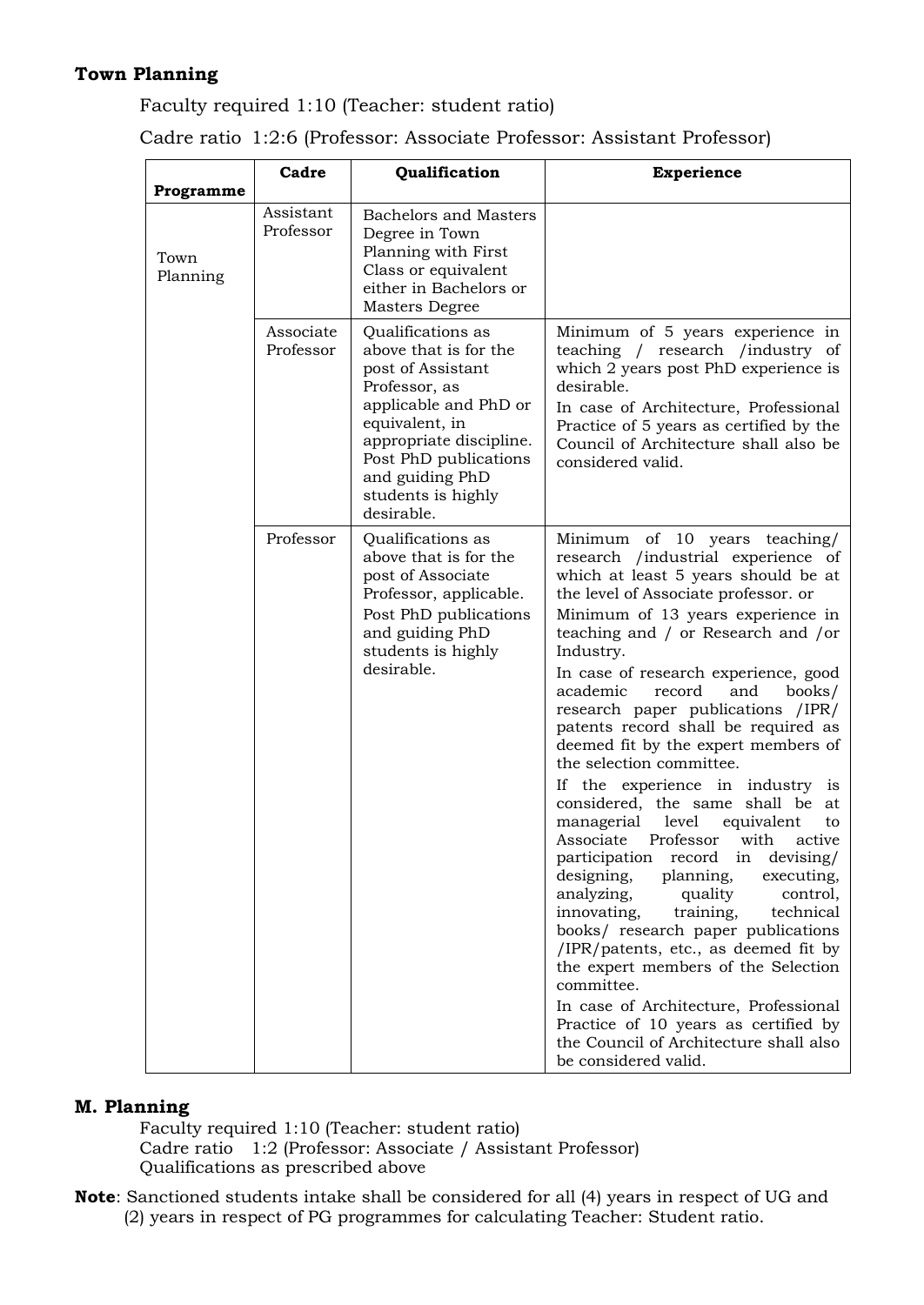#### **B. Pharmacy**

Faculty required 1:15 (Teacher: student ratio)

Cadre ratio 1:2:6 (Professor: Associate Professor: Assistant Professor)

| Programme | Cadre                  | Qualification                                                                                                                                                                                                                    | <b>Experience</b>                                                                                                                                                                                                                                                                                                                                                                                                                                                                                                                                                                                                                                                                                                                                                                                                                                                                                                                                                                      |
|-----------|------------------------|----------------------------------------------------------------------------------------------------------------------------------------------------------------------------------------------------------------------------------|----------------------------------------------------------------------------------------------------------------------------------------------------------------------------------------------------------------------------------------------------------------------------------------------------------------------------------------------------------------------------------------------------------------------------------------------------------------------------------------------------------------------------------------------------------------------------------------------------------------------------------------------------------------------------------------------------------------------------------------------------------------------------------------------------------------------------------------------------------------------------------------------------------------------------------------------------------------------------------------|
| Pharmacy  | Assistant<br>Professor | <b>Bachelors and Masters</b><br>Degree in Pharmacy with<br>First Class or equivalent<br>either in Bachelors or<br>Masters Degree                                                                                                 |                                                                                                                                                                                                                                                                                                                                                                                                                                                                                                                                                                                                                                                                                                                                                                                                                                                                                                                                                                                        |
|           | Associate<br>Professor | Qualifications as above<br>that is for the post of<br>Assistant Professor, as<br>applicable and PhD or<br>equivalent, in appropriate<br>discipline. Post PhD<br>publications and guiding<br>PhD students is highly<br>desirable. | Minimum of 5 years experience<br>in teaching / research /industry<br>of which 2 years post PhD<br>experience is desirable.<br>In<br>of<br>case<br>Architecture,<br>Professional Practice of 5 years<br>as certified by the Council of<br>Architecture<br>shall<br>also<br>be<br>considered valid.                                                                                                                                                                                                                                                                                                                                                                                                                                                                                                                                                                                                                                                                                      |
|           | Professor              | Qualifications as above<br>that is for the post of<br>Associate Professor,<br>applicable.<br>Post PhD publications and<br>guiding PhD students is<br>highly desirable.                                                           | Minimum of 10 years teaching/<br>research /industrial experience<br>of which at least 5 years should<br>be at the level of Associate<br>professor. or<br>Minimum of 13 years experience<br>in teaching and / or Research<br>and /or Industry.<br>In case of research experience,<br>academic<br>good<br>record<br>and<br>books/<br>research<br>paper<br>publications<br>/IPR/<br>patents<br>record shall<br>be<br>required<br>as<br>fit<br>by<br>the<br>deemed<br>expert<br>of<br>selection<br>members<br>the<br>committee.<br>If the experience in industry is<br>considered, the same shall be at<br>managerial level equivalent to<br>Associate Professor with active<br>participation record in devising/<br>planning, executing,<br>designing,<br>analyzing,<br>quality<br>control,<br>innovating,<br>training,<br>technical<br>books/<br>research<br>paper<br>publications /IPR/patents, etc.,<br>as deemed fit by the expert<br>members<br>of<br>the<br>Selection<br>committee. |

#### **M. Pharmacy, Pharma.D (6 Years duration) and Pharma.D-PB (3 Years Duration)**

Faculty required 1:12 (Teacher : student ratio) Cadre ratio 1:2 (Professor: Associate / Assistant Professor) Qualifications as prescribed above

**Note**: Sanctioned students intake shall be considered for all (4) years in respect of UG, (2) years for PG, (6) years for Pharma.D and (3) years for Pharma.D-PB programmes for calculating Teacher: Student ratio.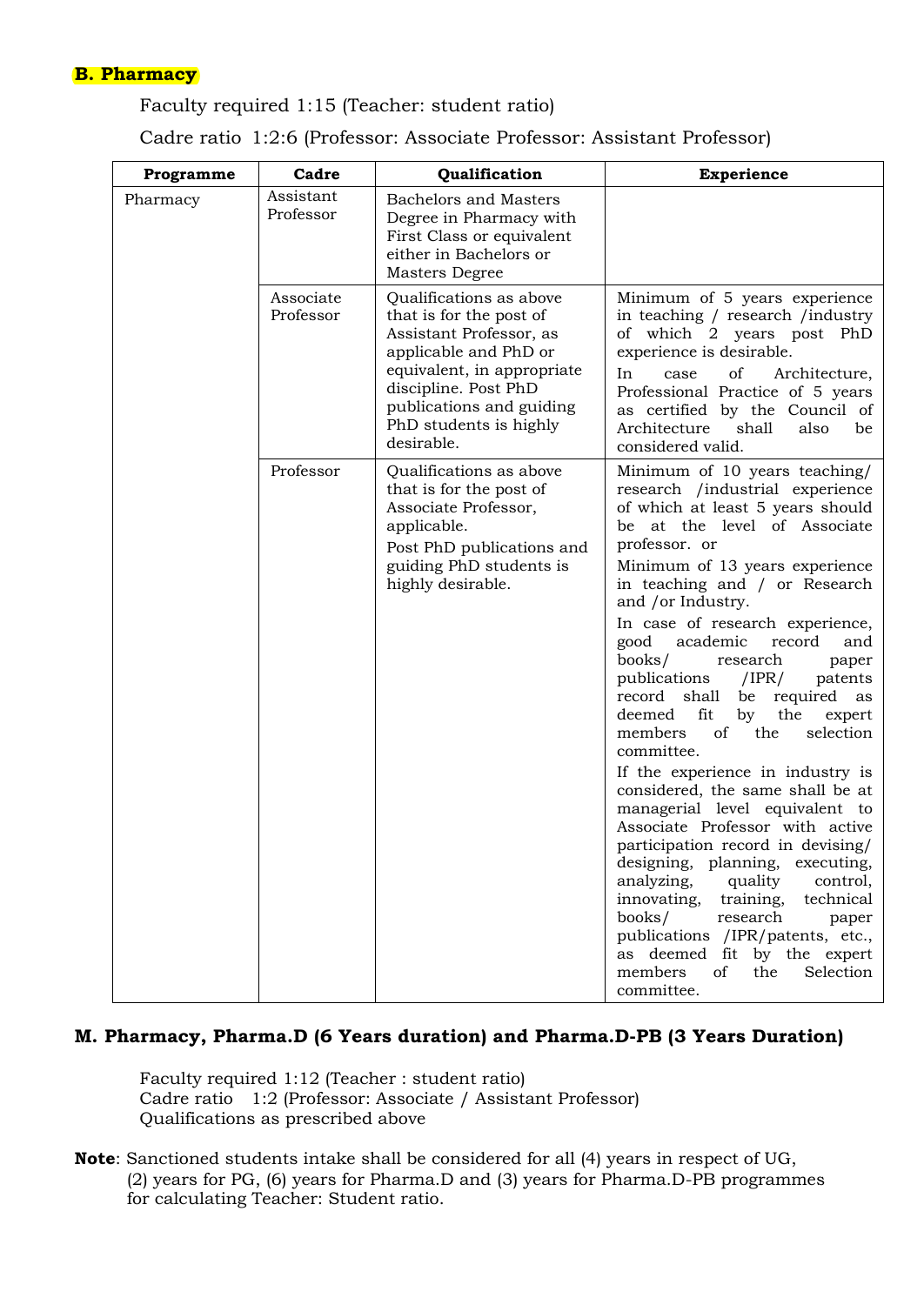#### **MCA**

Faculty required 1:15 (Teacher: student ratio)

Cadre ratio 1:2:6 (Professor: Associate Professor : Assistant Professor)

| Programme  | Cadre                  | Qualification                                                                                                                                                                                                                                                                                                                                    | <b>Experience</b>                                                                                                                                                                                                                                                                                                                                                                                                                                                                                                                                                                                                                                                                                                                                                                                                                                                                                                                                                                                                                                                             |
|------------|------------------------|--------------------------------------------------------------------------------------------------------------------------------------------------------------------------------------------------------------------------------------------------------------------------------------------------------------------------------------------------|-------------------------------------------------------------------------------------------------------------------------------------------------------------------------------------------------------------------------------------------------------------------------------------------------------------------------------------------------------------------------------------------------------------------------------------------------------------------------------------------------------------------------------------------------------------------------------------------------------------------------------------------------------------------------------------------------------------------------------------------------------------------------------------------------------------------------------------------------------------------------------------------------------------------------------------------------------------------------------------------------------------------------------------------------------------------------------|
| <b>MCA</b> | Assistant<br>Professor | BE / BTech and ME /<br>Tech in relevant<br>М.<br>branch with<br>First Class or equivalent<br>either in BE/BTech or<br>ME/ MTech OR<br>BE/<br>BTech<br>and MCA<br>with<br>First<br>class<br>or<br>equivalent in either BE /<br>BTech or MCA OR MCA<br>with<br>first<br>class<br><sub>or</sub><br>equivalent with two years<br>relevant experience |                                                                                                                                                                                                                                                                                                                                                                                                                                                                                                                                                                                                                                                                                                                                                                                                                                                                                                                                                                                                                                                                               |
|            | Associate<br>Professor | Qualifications as above<br>that is for the post of<br>Assistant Professor, as<br>applicable and PhD or<br>equivalent, in<br>appropriate discipline.<br>Post PhD publications<br>and guiding PhD<br>students is highly<br>desirable.                                                                                                              | Minimum of 5 years experience in<br>teaching / research /industry of which<br>2<br>years<br>post PhD experience is<br>desirable.<br>In case of Architecture, Professional<br>Practice of 5 years as certified by the<br>Council of Architecture shall also be<br>considered valid.                                                                                                                                                                                                                                                                                                                                                                                                                                                                                                                                                                                                                                                                                                                                                                                            |
|            | Professor              | Qualifications as above<br>that is for the post of<br>Associate Professor,<br>applicable.<br>Post PhD publications<br>and guiding PhD<br>students is highly<br>desirable.                                                                                                                                                                        | Minimum<br>of<br>10<br>teaching/<br>years<br>/industrial<br>experience<br>research<br>of<br>which at least 5 years should be at the<br>level of Associate professor. or<br>Minimum of 13 years experience in<br>teaching and / or Research and /or<br>Industry.<br>In case of research experience, good<br>academic record and books/ research<br>paper publications /IPR/ patents record<br>shall be required as deemed fit by the<br>expert members of the<br>selection<br>committee.<br>If the experience in industry is<br>considered, the same shall be at<br>managerial level equivalent to Associate<br>Professor<br>with<br>active participation<br>record in devising/ designing, planning,<br>executing, analyzing, quality control,<br>innovating, training, technical books/<br>research<br>publications<br>paper<br>/IPR/patents, etc., as deemed fit by the<br>expert members of the Selection<br>committee.<br>In case of Architecture, Professional<br>Practice of 10 years as certified by the<br>Council of Architecture shall also be<br>considered valid. |

**Note**: Sanctioned students intake shall be considered for all (2) years for calculating Teacher: Student ratio.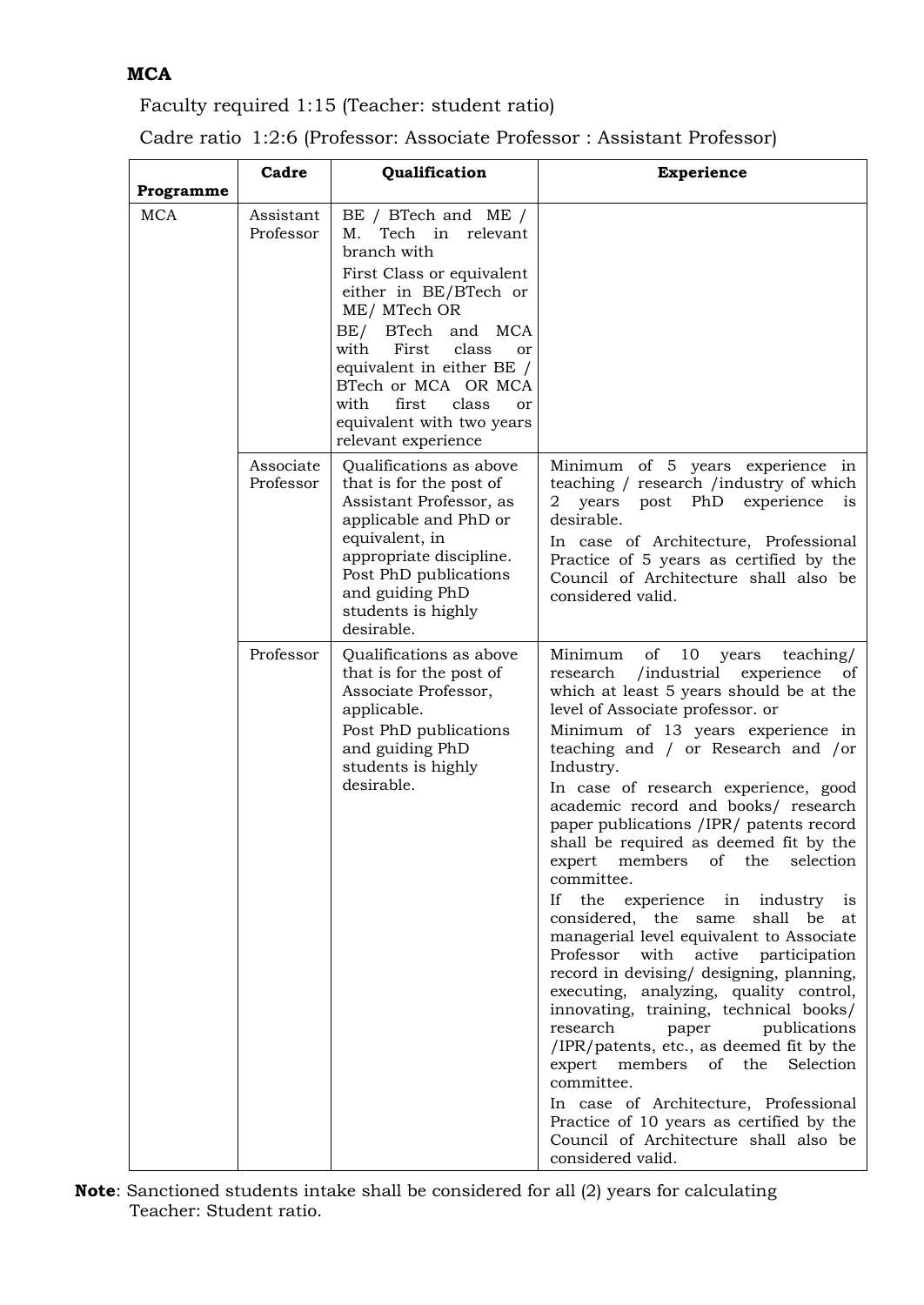#### **MBA**

Faculty required 1:15 (Teacher: student ratio)

Cadre ratio 1:2:6 (Professor: Associate Professor: Assistant Professor)

| Programme           | Cadre                  | Qualification                                                                                                                                                                                                                    | <b>Experience</b>                                                                                                                                                                                                                                                                                                                                                                                                                                                                                                                                                                                                                                                                                                                                                                                                                                                                                                                                                                                                                                                                |
|---------------------|------------------------|----------------------------------------------------------------------------------------------------------------------------------------------------------------------------------------------------------------------------------|----------------------------------------------------------------------------------------------------------------------------------------------------------------------------------------------------------------------------------------------------------------------------------------------------------------------------------------------------------------------------------------------------------------------------------------------------------------------------------------------------------------------------------------------------------------------------------------------------------------------------------------------------------------------------------------------------------------------------------------------------------------------------------------------------------------------------------------------------------------------------------------------------------------------------------------------------------------------------------------------------------------------------------------------------------------------------------|
| Management<br>(MBA) | Assistant<br>Professor | First Class or equivalent in<br>Masters Degree in<br>Business Administration or<br>equivalent<br>and<br>2<br>relevant<br>years<br>Experience is desirable                                                                        |                                                                                                                                                                                                                                                                                                                                                                                                                                                                                                                                                                                                                                                                                                                                                                                                                                                                                                                                                                                                                                                                                  |
|                     | Associate<br>Professor | Qualifications as above<br>that is for the post of<br>Assistant Professor, as<br>applicable and PhD or<br>equivalent, in appropriate<br>discipline. Post PhD<br>publications and guiding<br>PhD students is highly<br>desirable. | Minimum of 5 years experience in<br>teaching / research /industry of<br>which 2 years post PhD experience<br>is desirable.<br>In case of Architecture, Professional<br>Practice of 5 years as certified by<br>the Council of Architecture shall<br>also be considered valid.                                                                                                                                                                                                                                                                                                                                                                                                                                                                                                                                                                                                                                                                                                                                                                                                     |
|                     | Professor              | Qualifications as above<br>that is for the post of<br>Associate Professor,<br>applicable.<br>Post PhD publications and<br>guiding PhD students is<br>highly desirable.                                                           | Minimum of 10 years teaching/<br>research /industrial experience of<br>which at least 5 years should be at<br>the level of Associate professor.<br>or<br>Minimum of 13 years experience in<br>teaching and / or Research and /or<br>Industry.<br>In case of research experience, good<br>academic<br>record<br>and<br>books/<br>research paper publications /IPR/<br>patents record shall be required as<br>deemed fit by the expert members<br>of the selection committee.<br>If the experience in industry is<br>considered, the same shall be at<br>managerial level<br>equivalent<br>to<br>Associate Professor with<br>active<br>participation record in devising/<br>designing, planning,<br>executing,<br>quality<br>analyzing,<br>control,<br>innovating,<br>training,<br>technical<br>books/ research paper publications<br>/IPR/patents, etc., as deemed fit by<br>the expert members of the Selection<br>committee.<br>In case of Architecture, Professional<br>Practice of 10 years as certified by<br>the Council of Architecture shall<br>also be considered valid. |

**Note**: Sanctioned students intake shall be considered for all (3) years for calculating Teacher: Student ratio.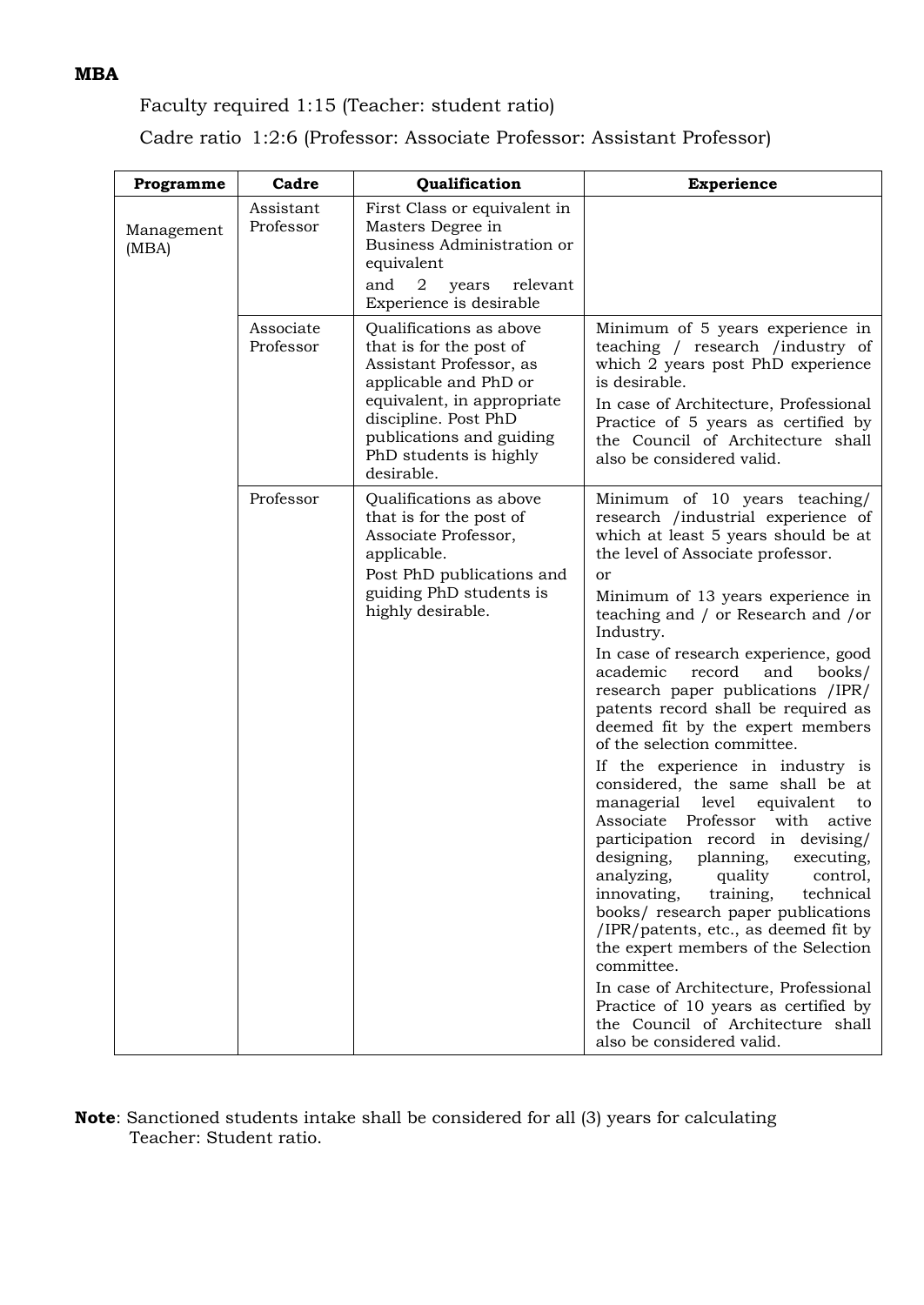# **Principal / Director**

| Programme | Cadre                   | Qualification                                                                                                                                                     | Experience                                                                                                                                                                         |
|-----------|-------------------------|-------------------------------------------------------------------------------------------------------------------------------------------------------------------|------------------------------------------------------------------------------------------------------------------------------------------------------------------------------------|
|           | Principal<br>/ Director | Oualifications<br>above<br>as<br>that is for the post of<br>Professor, as applicable<br>Post PhD publications and<br>guiding PhD students is<br>highly desirable. | Minimum of 10 years<br>experience in teaching /<br>Research / Industry out<br>of which at least 3 years<br>shall be at the level of<br>Professor.<br>or                            |
|           |                         |                                                                                                                                                                   | Minimum of 13 years<br>experience in teaching<br>and/<br>Research<br>or<br>and/or Industry In case<br>of research experience,                                                      |
|           |                         |                                                                                                                                                                   | good academic record<br>and books / research<br>paper publications / IPR<br>/ patents record shall be<br>required as deemed fit<br>by the expert members<br>of<br>the<br>Selection |
|           |                         |                                                                                                                                                                   | committee.<br>If the experience in<br>industry is considered,<br>the same shall be at<br>managerial<br>level<br>equivalent to Professor                                            |
|           |                         |                                                                                                                                                                   | with<br>level<br>active<br>participation record in<br>$devising$ /<br>designing,<br>developing, planning,<br>executing,<br>analyzing,<br>quality<br>control,                       |
|           |                         |                                                                                                                                                                   | innovating,<br>training,<br>technical<br>books<br>research<br>paper<br>publications / IPR /<br>patents, etc. as deemed                                                             |
|           |                         |                                                                                                                                                                   | fit<br>the<br>by<br>expert<br>members<br>of<br>the<br>Selection committee.<br>for Management<br>Flair<br>Leadership<br>and<br>is                                                   |
|           |                         |                                                                                                                                                                   | essential.<br>In case of Architecture,<br>Professional Practice of<br>10 years as certified by                                                                                     |
|           |                         |                                                                                                                                                                   | Council<br>the<br>οf<br>Architecture shall also<br>be considered valid.                                                                                                            |